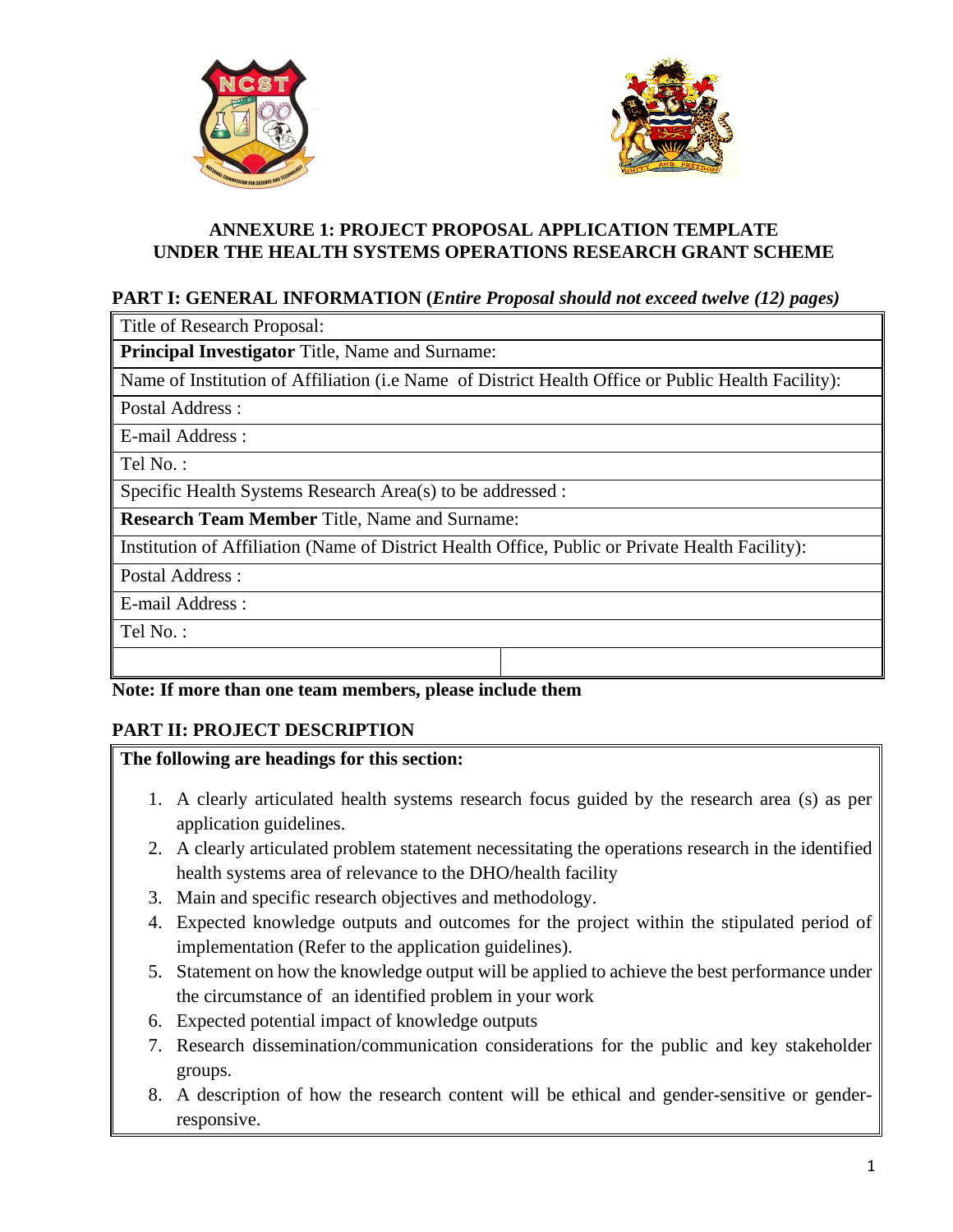



*Note: Items 1 to 8 should be limited to a maximum of 8 pages.*

# **PART III – ROLES OF TEAM MEMBERS**

| Specifying team members and their roles |                       |                      |                                                                                          |                                                                     |
|-----------------------------------------|-----------------------|----------------------|------------------------------------------------------------------------------------------|---------------------------------------------------------------------|
| <b>Institution</b>                      | <b>Contact Person</b> | <b>Email address</b> | Has the team member $\parallel$ Role<br>approached? $\parallel$ member<br>been<br>Yes/No | of<br>team<br><i>including</i><br>that of Principal<br>investigator |
|                                         |                       |                      |                                                                                          |                                                                     |
|                                         |                       |                      |                                                                                          |                                                                     |
|                                         |                       |                      |                                                                                          |                                                                     |
|                                         |                       |                      |                                                                                          |                                                                     |
|                                         |                       |                      |                                                                                          |                                                                     |

# **PART IV - TIME SCHEDULE AND WORK PLAN**

Please outline the activities planned for the total period of the project

|                               |                                                     | <b>Proposed Duration</b> |      |              |      |
|-------------------------------|-----------------------------------------------------|--------------------------|------|--------------|------|
| <b>Research Activity/Task</b> | <b>Location/Site of Research</b><br><b>Activity</b> | <b>Start</b>             |      | End          |      |
|                               |                                                     | <b>Month</b>             | Year | <b>Month</b> | Year |
|                               |                                                     |                          |      |              |      |
|                               |                                                     |                          |      |              |      |
|                               |                                                     |                          |      |              |      |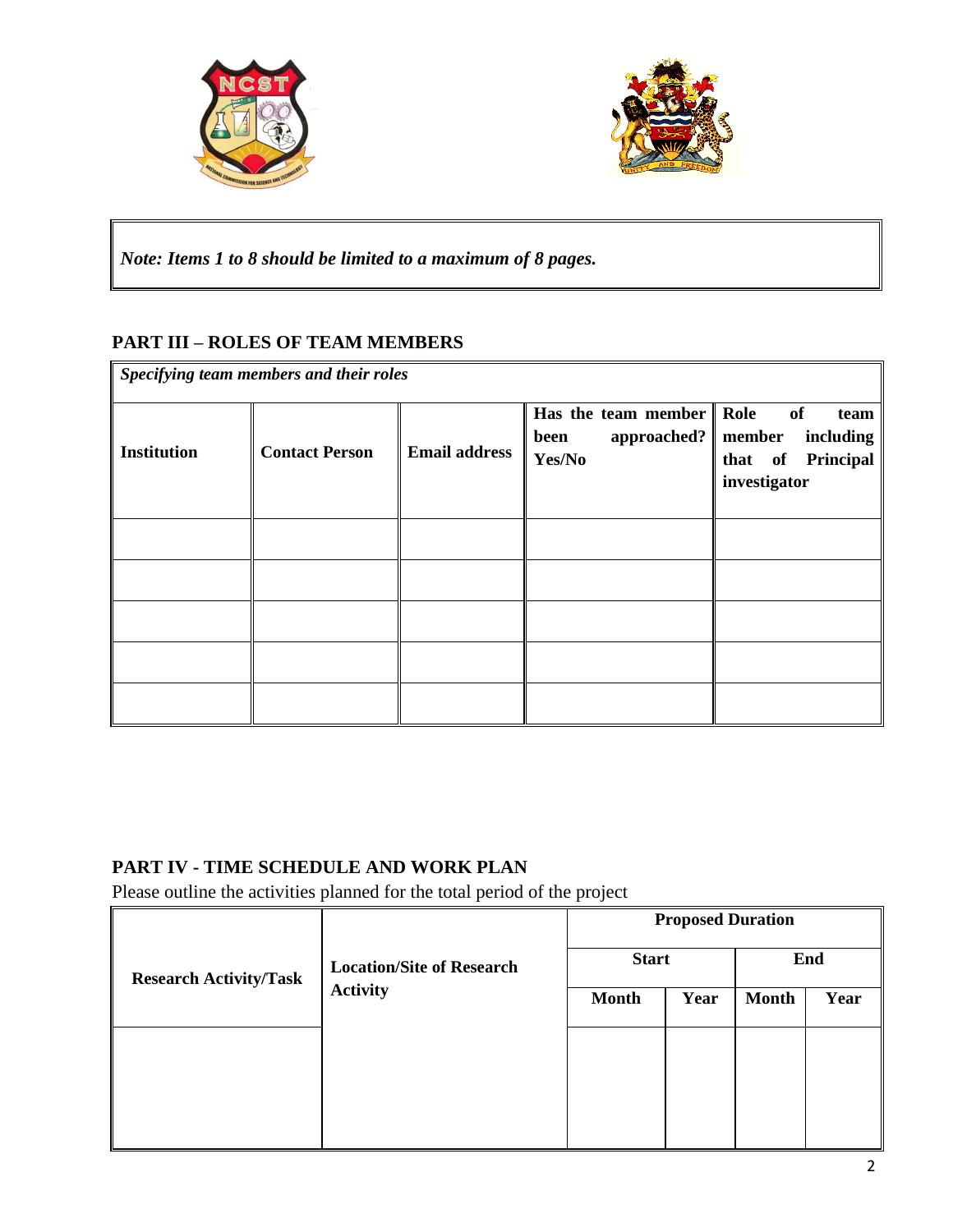



# **PART V - BUDGET DESCRIPTION (A detailed research budget must be attached)**

| <b>Item Description</b> | <b>Cost in Malawi Kwacha</b> |  |  |
|-------------------------|------------------------------|--|--|
|                         |                              |  |  |